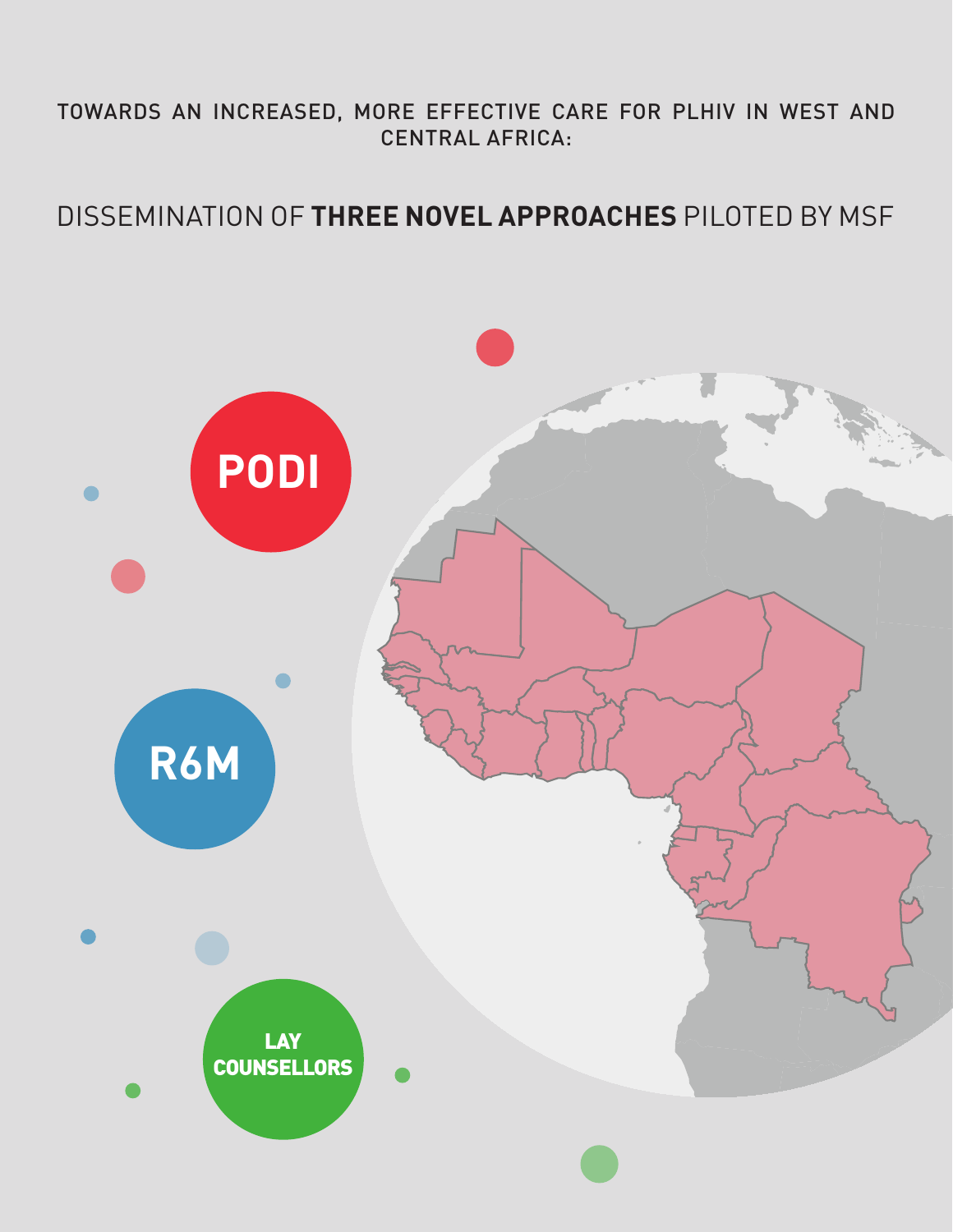### **INTRODUCTION**

More than 17 million people living with HIV (PLHIV) are now under antiretroviral treatment (ART) globally.

Despite this remarkable progress, the region of West and Central Africa (WCA) lags behind: 72% of people requiring treatment—or 4.7 million people in total—are still awaiting treatment. This translates to excess in mortality and morbidity, and a continued spread of the epidemic.<sup>1</sup>

To increase the effectiveness and simplify the management of the growing number of individuals on ART, to increase the size of the cohort under treatment, and most importantly to better respond to PLHIV, the World Health Organisation (WHO) has recommended the implementation of **differentiated models of access to antiretroviral therapies for stable patients.**2

These approaches to streamlining of care include, among others:

- spacing clinical visits with direct patient access to pharmacies for ARV refill
- creation of patient ARV groups led by community health workers linked to either the health facility or the community
- ARV distribution through community distribution points managed by PLHIV networks
- $\bullet$  treatment groups led by patients.<sup>3</sup>,4

| Led by the health facility                                                         |                                                                                                                      | Led by the patient                                    |                                                          |
|------------------------------------------------------------------------------------|----------------------------------------------------------------------------------------------------------------------|-------------------------------------------------------|----------------------------------------------------------|
| <b>Spacing clinical</b><br>visits with direct<br>patient access to the<br>pharmacy | <b>Patient ARV groups led</b><br>by community health<br>workers linked to the<br>health facility or the<br>community | <b>Community ARV</b><br>distribution points<br>(PODI) | Treatment groups<br>lead by patients in the<br>community |

These novel approaches not only reduced the burden on patients and health personnel, but also led to excellent retention in care as well as good suppression of viral load. In programmes piloted by MSF, the retention levels for individuals under differentiated models of care in South Africa reached 97% after 40 months of treatment; 94% in Malawi and 95% in Mozambique after 36 months under ARVs; and 91% in the Democratic Republic of Congo (DRC) after 24 months.<sup>5</sup> Even during the Ebola crisis in Guinea, retention after 12 months was 96% thanks to the model of R6M spaced clinic visits (see point 2).

These differentiated strategies must now be replicated on a grander scale and also expanded to other categories of PLHIV, such as pregnant women, children, at-risk populations (key populations), in addition to individuals testing seropositive and directly placed in treatment within the framework of the "Treat Everyone" approach of WHO.<sup>6</sup> Without this expansion, it will be a struggle to achieve the ambitious goals of the joint UN Programme on HIV/AIDS (ONUSIDA) by 2020.<sup>7</sup>

### **Three novel approaches to HIV care piloted by MSF in WCA** are briefly presented in this brochure.

They are being disseminated in order to share the knowledge and experience necessary to understand and replicate strategies that will reduce the imbalance in ART coverage, notably in WCA.

Certain principles, such as the separation of ARV delivery from clinical care, treatment refills for longer periods, the delegation of testing tasks to non-medical personnel, and psychosocial assistance combined with ARV distribution must remain the essential foundation to differentiated models of care. Other components may vary, but will, just like these principles, be adapted to different contexts and always focused on the specific needs of the patient.

A combination of different approaches is also desirable, as is mentioned in some of the recommendations at the end of this brochure.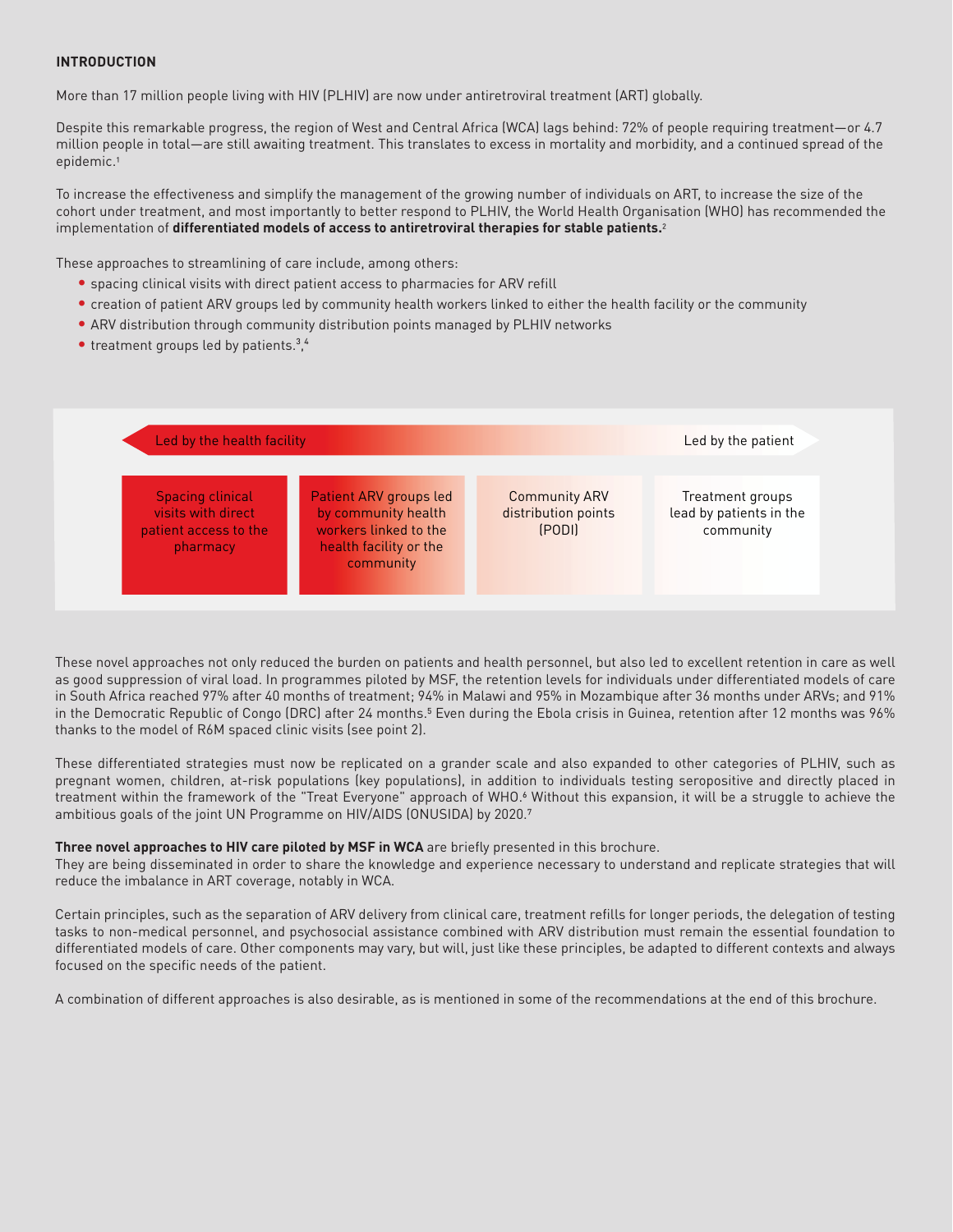# **1 COMMUNITY ARV DISTRIBUTION POINTS (PODI)**

Community ARV distribution points (*Postes de distribution communautaire d'ARV* or PODIs) in DRC are one example of a differentiated strategy of antiretroviral treatment distribution piloted by MSF.

They were launched in the capital city of Kinshasa in 2010 in partnership with a network of community-based associations (the *Réseau National des Organisations d'Assise Communautaires* or RNOAC). Their goal: to decrease demands on the MSF-supported hospital structure, improve capacity to initiate treatment and follow critical cases, and provide easier access to ARV for stable patients, notably at the community level, while simultaneously empowering patients and giving them more autonomy.

At the end of 2015, some 2300 PLHIV, including a third of MSF's active cohort in this region, obtained their ARVs directly from the 3 PODIs in Kinshasa, with notable results for the health of patients and the health system.

It is important to note that, although the PODI model has moved from a vertical to an integrated approach in the operation of the Health Zone, management at the community level is still ensured at the community level, by the RNOAC.

This model has been recognized and adopted by the National AIDS Program (PNLS) and is now financed by the Global Fund and PEPFAR. More than 30 new PODIs will be launched in the country.<sup>8</sup>

**The PODI in DRC at a glance:**

Community ARV distribution points are managed by a network of non-medical PLHIV, trained for this purpose.

They are intended for adult ARV patients who are stable and fulfil a certain eligibility profile, which includes: being over 18 years of age and under first or second line ARV treatment for at least six months; having a viral load below 1000 copies/ml or undetectable (in absence of viral load, the patient must have a CD4 count >350 or an increase of 25 to 50 cells during the first 6 months); free of opportunistic infections (OI) and not hospitalized for OIs in the previous 3 months; not pregnant or the mother of an exposed infant.

Patients come every 3 months to the PODI to collect their ARVs, monitor their weight, and receive – if necessary—adherence support from other PLHIV trained for this purpose. All services are free of charge.



Patients who fail to appear for their appointments are followed up by telephone or house visits with the aid of a network of local volunteers.

 Once a year the patient attends a health facility (formation sanitaire or FOSA) for a viral load test and an annual clinical consultation (both free of charge). In any case of medical complaints outside of annual visits, the patient can always consult the FOSA.

The PODI can also provide testing, counselling and therapeutic education services, organize support groups, and social support.

The Health Zone, the base operational level of the Minister of Health for the organization of health activities, links the FOSA and the network of PLHIV/ PODI; it assures the ordering and supply of ARVs and other inputs into the PODI, incorporates the data reported by the PODIs into the data validation system and national reports, and assures the quarterly supervision of the PODIs.

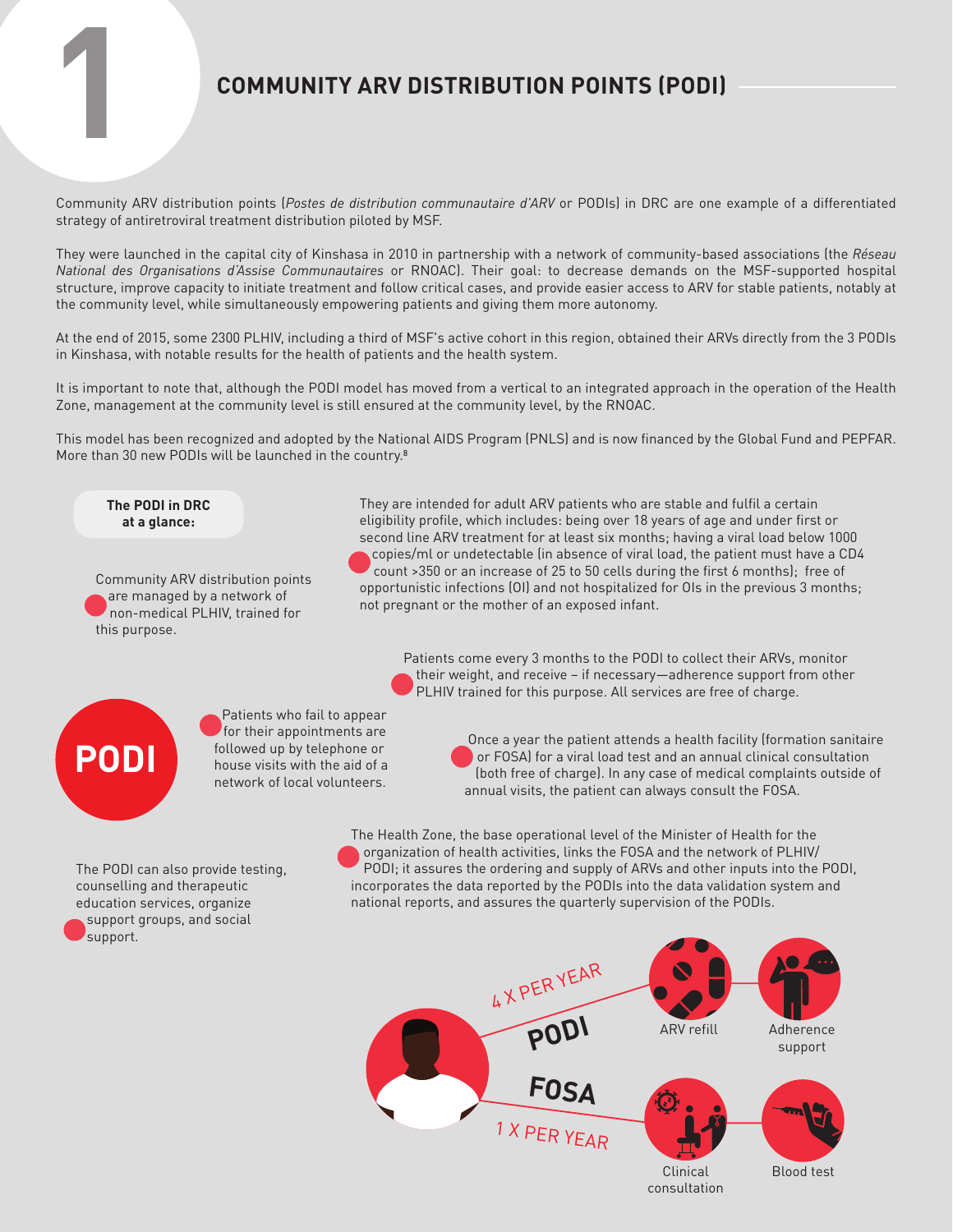

Compared to visits to the medical facility, the transportation cost for the patient is divided in three and the waiting time to obtain ARVs by seven<sup>9</sup>. Thanks to free, confidential, and rapid access close to home that is non-stigmatizing because of the involvement of other PLHIV, the patients are more autonomous in the control of their illness and motivated to continue their treatment.

Good retention in care for stable patients: 98% after six months of treatment; 95% after 12 months and 91% after 24 months. This retention is in part due to the active research of drop outs. In comparison, the retention of the general cohort in the health facilities is 64% after 12 months of ART and  $58\%$  after 24 months.<sup>10</sup>

Increased access to HIV testing and screening, with patients who bring in family members and other community members. In 2015, 2054 people were tested in all of the PODIs, 19% of whom tested positive. These individuals were then referred to health facilities for medical care and initiation into treatment.

Good suppression of viral load: an analysis conducted by MSF in 2016 revealed that among patients followed at the PODI who were tested in the FOSA, 96% had an undetectable viral load (less than 1000 copies/ml).

### **FOR THE HEALTH SYSTEM**

**FOR THE PATIENT**

HIV care facilities are less overloaded. Thanks to the decrease in unnecessary consultations, these facilities can now concentrate on treatment initiation and care of instable patients under ART.

There is a favorable cost/effectiveness ratio: At the level of 2000 patients or more, the annual human resources cost per patient is around eight USD (while it is 11.27 USD in a health centre).<sup>11</sup>

### **ESSENTIAL CONDITIONS FOR A WELL-FUNCTIONING PODI:**

• The PLHIV network plays a key role in the running of the PODI, and should thus have good organizational capacities that are technically and financially supported, if necessary.

• A synergy with the health system is indispensable, based on a clear separation of tasks between the PODI and the FOSA but focused on continuity of care for the patient (PODI staff should be able to quickly refer patients with medical complaints to health facilities, while the FOSA should be able to refer stable patients to the PODI, etc.).

• The recognition of the work of patient-experts. This role is rarely recognized by the Ministry of Health. They should be paid, trained, and supervised to ensure quality work.

• A system of follow-up and evaluation integrated in the national health system is necessary for maintaining the quality of service and monitoring the medical supply chain. An effective management of pharmacy stock and of this supply chain are also indispensable to avoiding stock-outs.

• A national normative framework supporting differentiated ARV supply models will facilitate introduction of PODIs.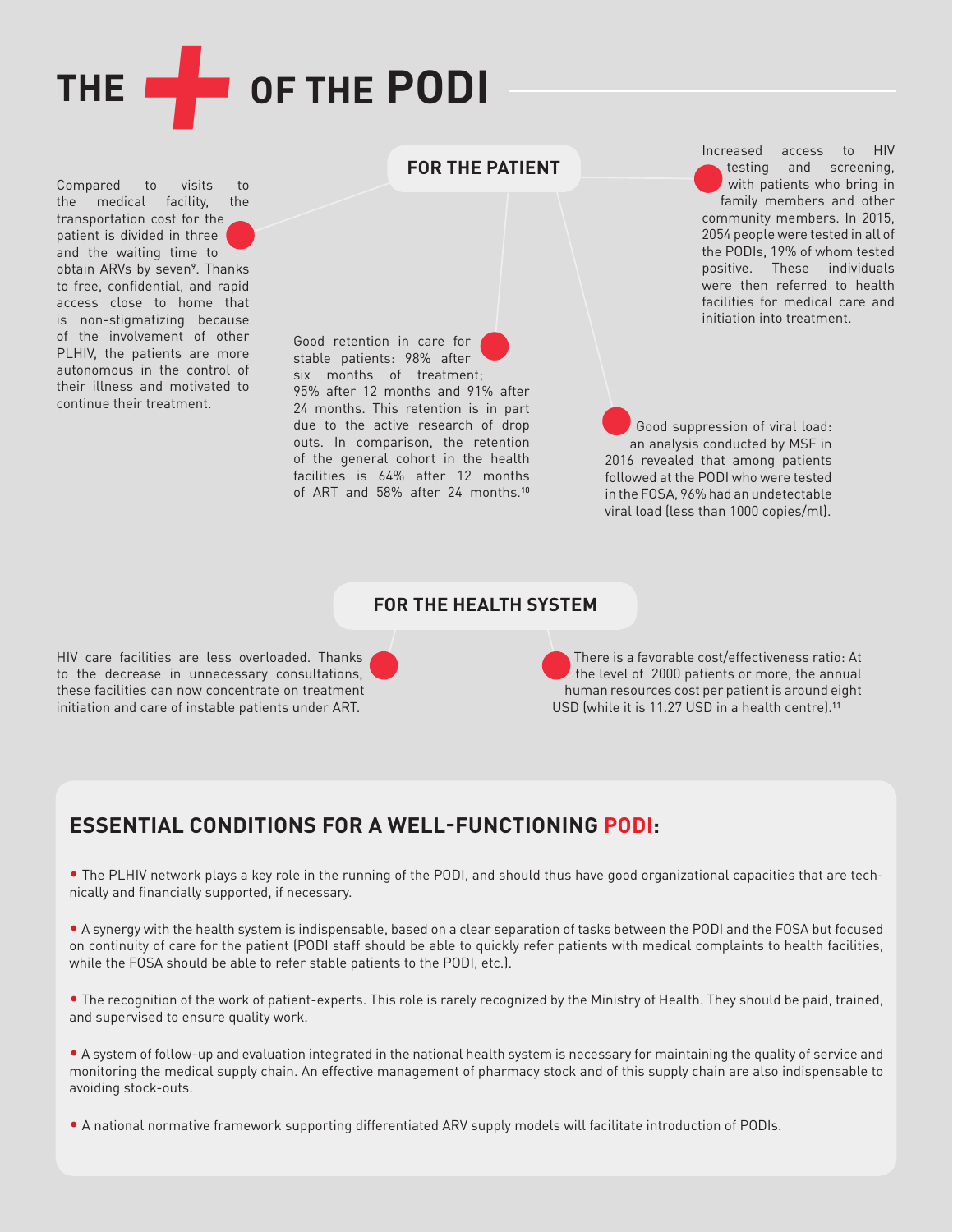

## **APPOINTMENTS AT SIX MONTHS OR "R6M"**

Since 2014 in Guinea, within the framework of an experimental pilot project, stable patients under ART have gone to the health centre every 6 months for a medical consultation, a viral load analysis, and a refill of their ARVs.

This alternative model of limited clinical consultations in combination with ARV refill, called "Appointments at 6 months" or "R6M," has already demonstrated positive effects in several pilot programs. It is now part of the WHO guidelines, which recommend less frequent ARV refill, for a period of 3 to 6 months, for stable patients.<sup>12</sup>

In Guinea, the R6M model was adopted in Conakry in 2013 after problems with retention of patients in treatment (in a country where the rate of detection and antiretroviral treatment are already low). In addition to this, there was a need to unclog HIV care facilities, reduce the burden of follow-up of these individuals for staff, but also reduce the burden for patients in terms of cost of transport, frequency of medical visits, and waiting time to receive ARVs.

Although health workers initially showed some resistance to this new strategy, it soon demonstrated a positive impact on retention in care, even during the 2014-2015 Ebola epidemic. This model could thus prove useful in other crises to prevent treatment interruption when access to health structures is limited or interrupted.

More than 55% of the active cohort of PLHIV followed by MSF in the capital—more than 3100 stable PLHIV—today benefit from this differentiated model of care. Guinean health authorities, who supported its application during the Ebola crisis, are preparing to integrate this differentiated strategy in their national plan for the care of PLHIV.

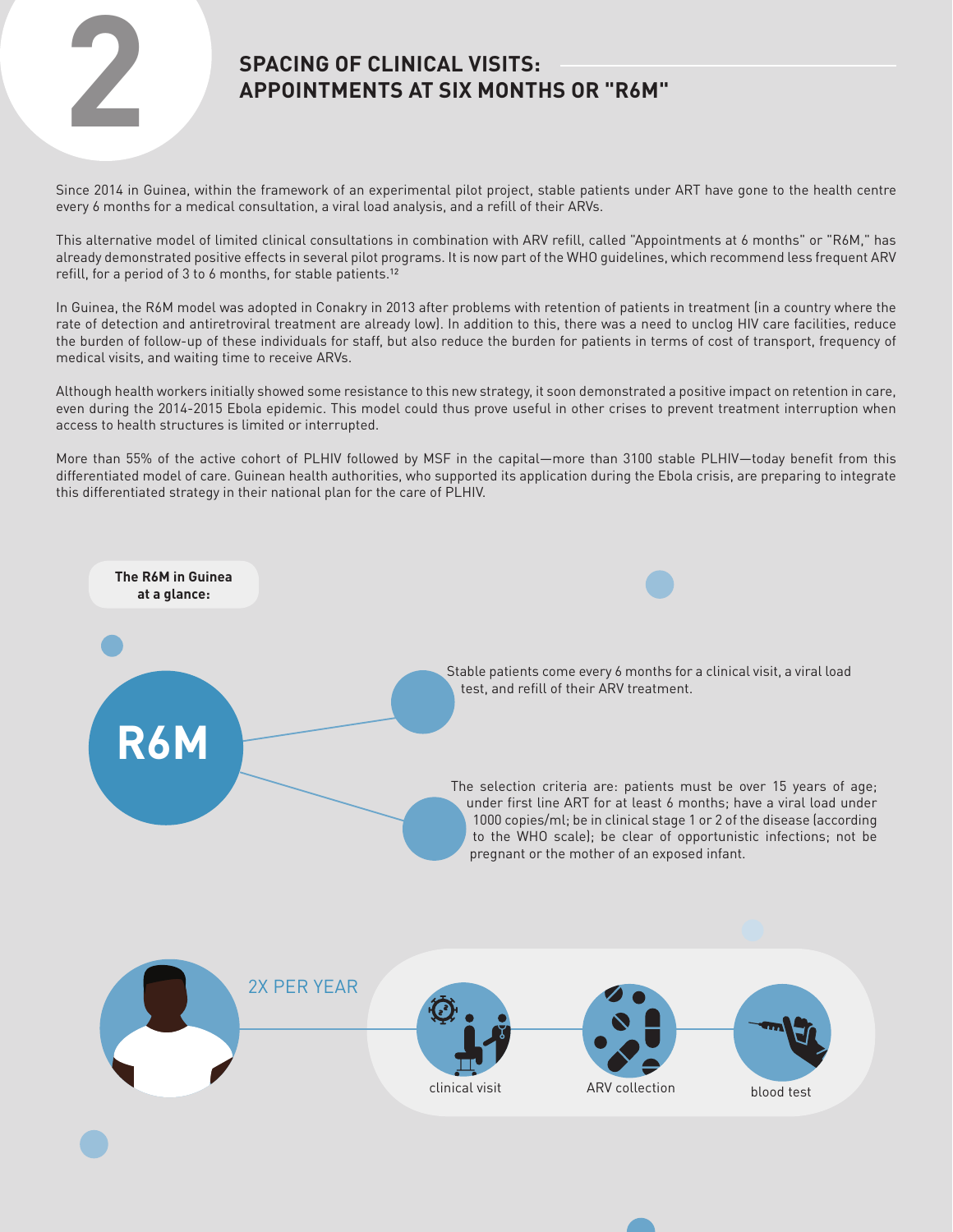# **THE+OF THE R6M**

Reduced burdens on the patients including a decrease of transportation costs, frequency of visits, and waiting time in medical facilities.

A decrease in costs to the health system.

A decrease on the workload for health health R6M group compared to the control group. staff, who can then focus on enrolling new patients on ARV and providing care to

### **FOR THE PATIENT AND THE HEALTH SYSTEM**

Decreased stigmatization. Due to less frequent visits to health facilities, rumours that weigh on patients are reduced.

A significant increase in retention in care. A retrospective study comparing a group of patients in the R6M model demonstrated a 95.8% rate of retention for this group after 24 months in treatment. In comparison, the retention of the general cohort in the health facilities is 62% after 24 months of ART.

A reduction of loss to follow-up. The same study demonstrated a 60% reduced attrition rate over a two year period in the

patients with complications. Within the context of the Ebola epidemic, the R6M was also resistant to the crisis by maintaining care for patients under ART (96% rate of retention in care after 12 months), and contributed to reduction of Ebola virus transmission risk by reducing contact between individuals in health facilities.

### **ESSENTIAL CONDITIONS FOR A WELL-FUNCTIONING R6M:**

- An adequate ARV supply chain permitting distribution of six months of treatment.
- A good coverage of viral load testing. Alternatively, clinical and immunological criteria may be applied.
- A smooth and constant integration of eligible patients into R6M.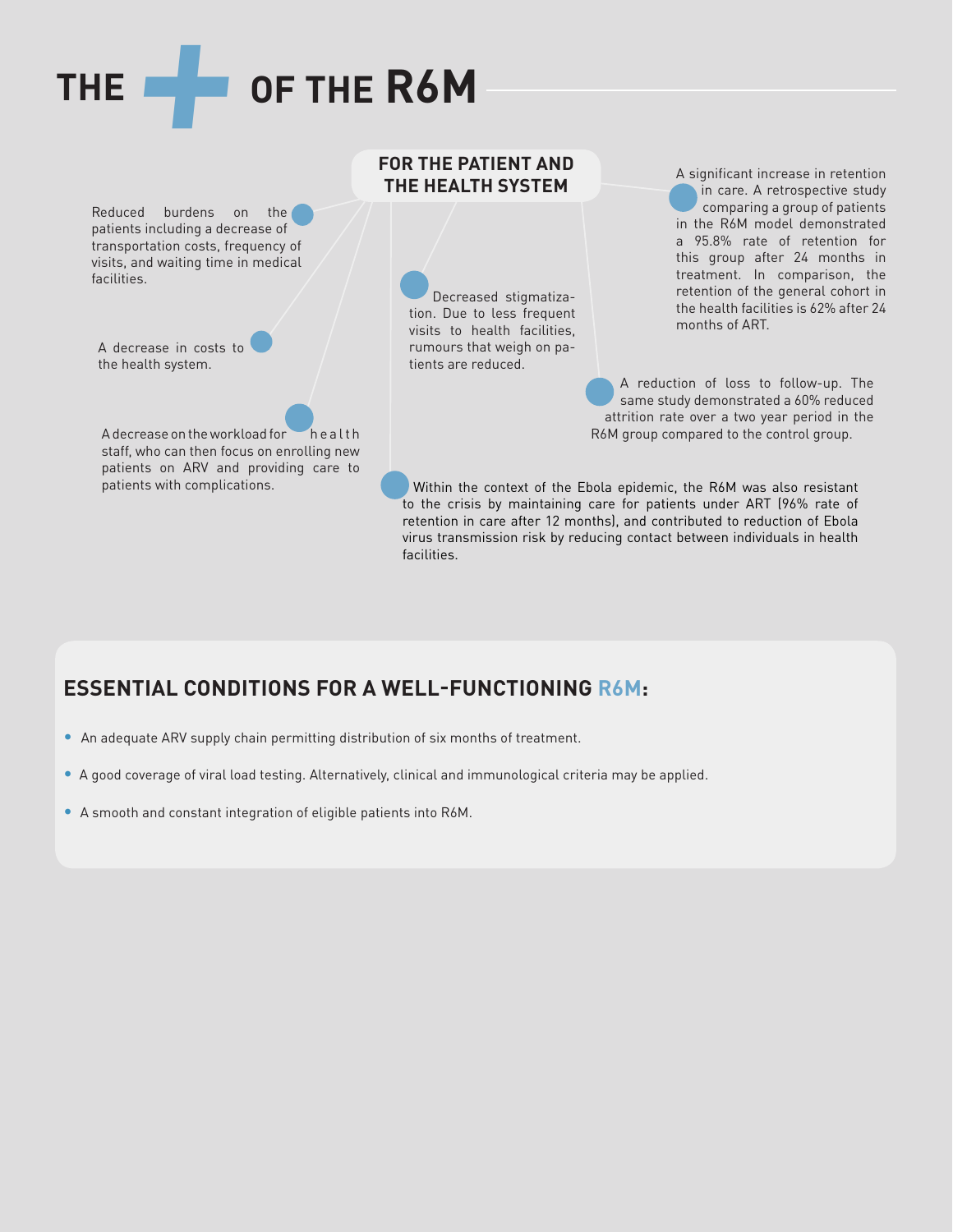

In order to respond in part to the lack of qualified health staff in many countries affected by HIV and improve care offered to PLHIV, the WHO recommends the transfer of tasks linked to HIV testing to community health workers or to lay counsellors (sometimes also called psychosocial counsellors, expert patients or peer counsellors when referring to PLHIV in this role). These lay counsellors are trained in the use of rapid diagnostic tests to offer reliable and effective screening services in an independent manner. Since they already provide many counselling and support services for individuals who are going to be or already are under treatment, the WHO also recommends that these lay counsellors be permitted to dispense ARVs between regular clinic visits, both in the health structures and the community.<sup>13</sup>

In southern Africa, the delegation and shifting of tasks from doctors to nurses as well as lay counsellors has contributed to the rapid expansion of HIV-related services, resulting in increased adherence to treatment and improved follow-up of patients (and inversely, when lay counsellors are removed, the number of tests is reduced).<sup>14</sup>,<sup>15</sup>,<sup>16</sup>

Many WCA countries have not yet fully implemented or formalized this task shifting strategy, but various initiatives are beginning to emerge, such as the involvement of lay counsellors and patient associations in the PODIs described above, or in the psychosocial support of patients in Guinea. There, 12 associative agents (two per centre), themselves HIV-positive, participate actively and effectively in the care of PLHIV in six health centres in the capital Conakry. Unlike health workers, these lay counsellors (médiateurs associatifs), who are members of patient associations, are much more sensitive to the psycho-emotional difficulties encountered by patients. This approach, developed by MSF, is attracting increasing interest from the Guinean authorities (and donors), who have adopted it to build their national policy of psychosocial support for PLHIV.<sup>17</sup>

### **The role of lay counsellors in Guinea and elsewhere**

The lay counsellors, once they are trained in their assigned tasks, can provide psychosocial support to PLHIV, consisting of:

Testing services in the community and in medical facilities, along with pre and post-test

counselling sessions. Therapeutic education around patient treatment or adherence problems, and monitoring of the quality of ART and ART follow-up.

Contacting (via telephone or house visits) patients who miss appointments.

Providing information to the patient in the waiting room and organizing speaking groups.

Linking the patient to follow-up in health structures and at the community level, thus also contributing to continuity of care. They further provide a vital link between highrisk populations (key populations) especially when they themselves come from these populations.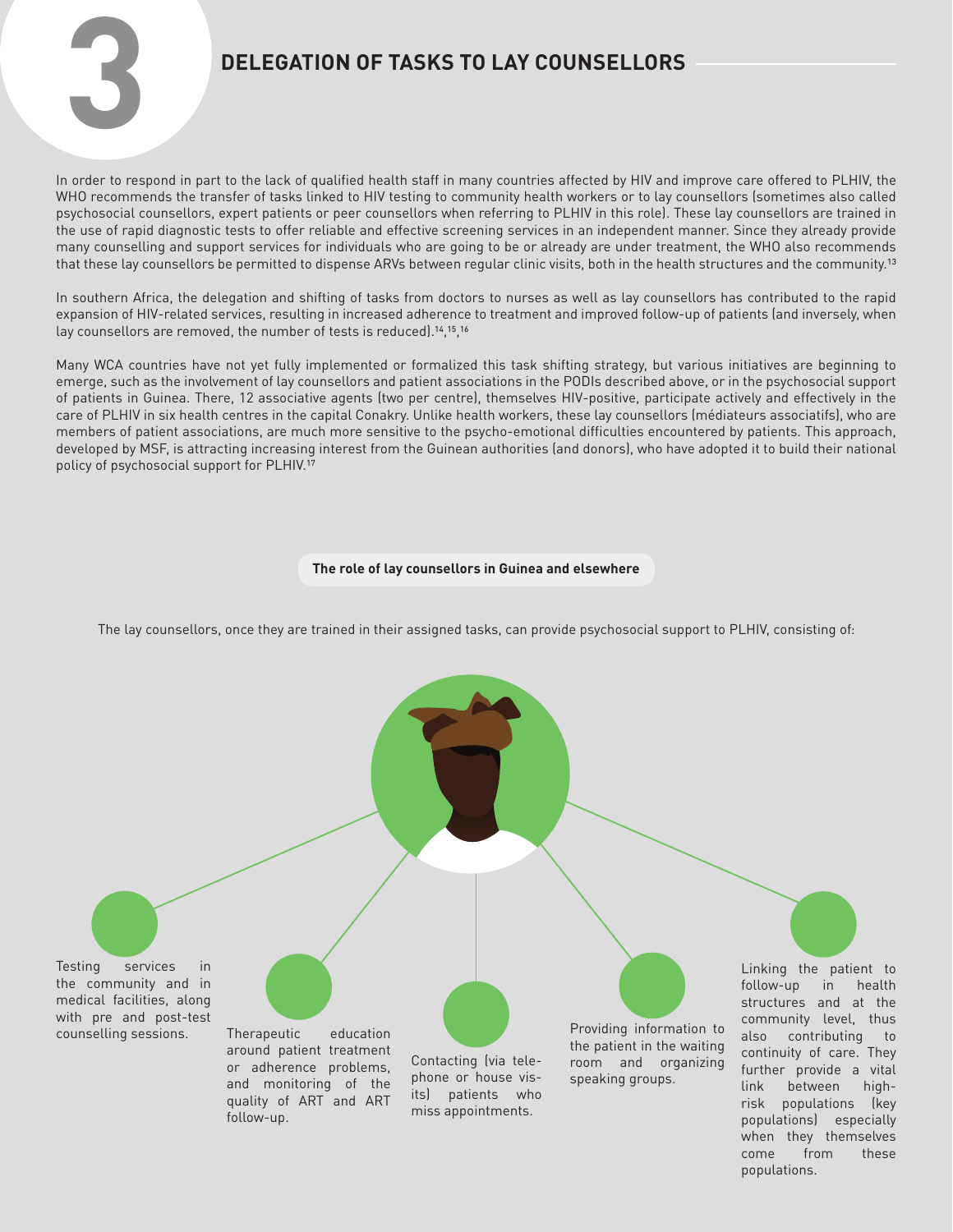**THE+OF TASK SHIFTING TO LAY COUNSELLORS**

Lay counsellors have an impact on patient adherence and retention, especially if the lay counsellor is a PLHIV, since the patient sees one of their peers living positively with the disease. Community participation is strengthened, and cost for patients is decreased.

**At the level of retention in care**

**At the level of viral suppression**

### **At the level of pre and post-testing counselling:**

They increase HIV testing and counselling services. This reduces the workload to healthcare workers, permitting earlier case detection at the community level and referrals of PLHIV toward medical care.



**At the level of ARV treatment initiation**

A counselling structured around treatment initiation can reduce the number of patients lost between the time of testing and treatment initiation, and also ensures retention in care and adherence once the treatment is initiated.

**Among high risk patients**

Additional interventions for those at higher risk of discontinuing treatment may also be provided by lay counsellors. These include psychosocial support for patients with adherence difficulties and pregnant women included in the B + program of prevention of transmission of the virus from mother to child; disclosure of the result of diagnosis to children; or support to patients under treatment for drug-resistant tuberculosis.

empowering patients in their treatment, improving health outcomes, and reducing workloads for caregivers.

They help achieve positive results by

Advice for better adherence to ART provided by lay counsellors allows for better virological suppression. In case of problematic viral load results, lay counsellors also intervene with the patient to better understand the problem and propose concrete solutions.

### **ESSENTIAL CONDITIONS FOR THE EFFECTIVE FUNCTIONING OF THIS APPROACH:**

• Clarification of guidelines for psychosocial support for the purpose of supporting adherence and retention for all patients (including positive pregnant women and tuberculosis patients), as well as the definition of the patient circuit in relation to the lay counsellors and the role of health personnel in this circuit (such as a midwife for prenatal screening, for example).

• Recognition of the role of the lay counsellors; harmonisation of their remuneration, training curriculum, and job description; and technical and financial support.

- Training and supervision of these lay counsellors by professionals.
- Development of a long term strategy for the health workforce which includes psychosocial support by the lay counsellors, with donor support for their planning, integration in health policy, and financing.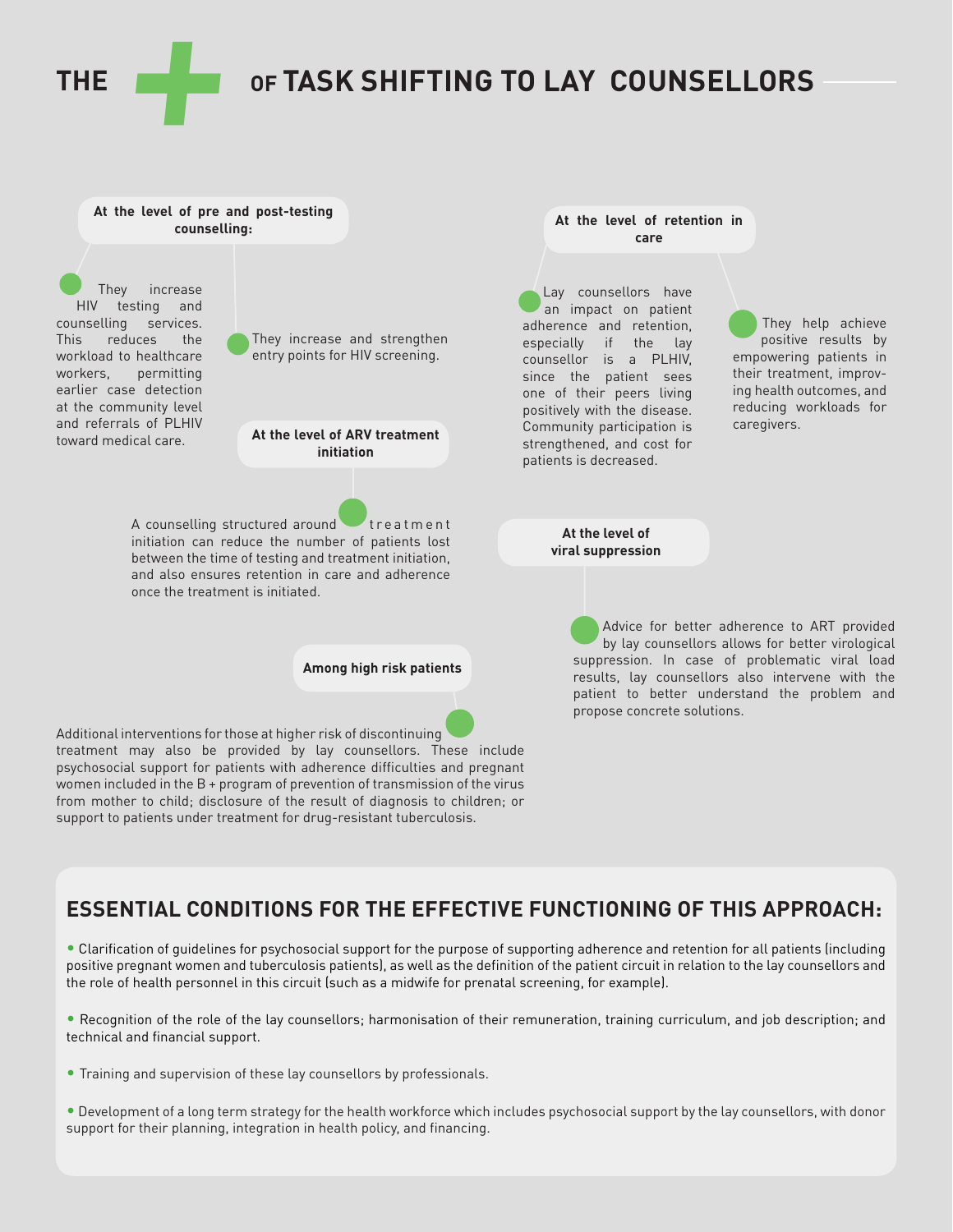

### **AND TOMORROW? SOME SUGGESTIONS FOR THE FUTURE**

This document describes the benefits of three innovative approaches for PLHIV and patient care programs. In order to optimize the associated benefits, a series of suggestions and amendments follow:

### **A combination of the various elements of the different strategies and models is desirable:**

• A synergy of several strategies makes it possible to increase the range of choices for the patient and allow them to organize their treatment around their family, social and professional life.

• These approaches should be combined with measures to facilitate access to care, such as free patient care, reduction in wait times for follow-up, subsidized transportation costs, therapeutic education, and support from other PLHIV.

Current differentiated care models are based on fairly strict eligibility criteria in terms of the types of patients included and their simplified access to ARV refills closer to their place of residence. In view of the excellent retention in the care rates of these models, **a revision of the eligibility criteria** in order to increase the proportion of patients who could benefit from these approaches is desirable. More specifically, the following changes are advised:

• Travel times, waiting times in health facilities, stigmatization, and patient fees for medical consultations are all obstacles to retention in health care. The inclusion of children and adolescents, pregnant women, co-infected patients, migrants and mobile populations in alternative, less burdensome models may prove productive.

• As part of the WHO criteria to extend ART to all people living with HIV, positive test subjects with a CD4 count > 500 are now expected to be initiated into ART directly. The majority of these people do not show clinical signs and do not require the same type of care as patients at a later stage of the disease. Consequently, an adapted program for this type of patient, with less frequent medical visits, simplified ARV refill and integration into community models, would lead to increased empowerment of these PLHIV (and likely lead to improved retention).

• In contexts where viral load testing is still limited, the use of clinical and immunological criteria to evaluate the eligibility of patients in differentiated models is a possible alternative in order not to delay the treatment of patients in need.

The probability of service disruptions is higher in crisis-linked contexts than in stable environments. **Models of care focused on patient autonomy and increased flexibility in ARV distribution are therefore more suited to this type of context**. During peaks of violence, political tensions or other crises, the initiation of contingency measures such as the provision of ARVs for longer periods and the accessibility of stocks within the community (and accessible to all patients, stable or not) are part of appropriate anticipatory measures. Alternative ARV distribution models may also mitigate the effects of fragile health systems, for example in cases where barriers to access to HIV care are coupled with a limited offer of health services (stock-outs of ARVs and other medical supplies, etc.).

**The WHO recommendations now offer longer ARV refills** for stable patients for periods ranging from 3 to 6 months. Biannual refills have proven their effectiveness. **Extension of refills to the annual level is being evaluated, as is research on alternative ARV supply mechanisms at the community level**. These include automated distribution points, delivery by mail, relay points in local pharmacies, mobile distributions, etc. **Not only should these initiatives be supported and strengthened, but other strategies also need to be evaluated** to continue improving and simplifying the care and lives of PLHIV in WCA and the rest of the world.

11 Jouquet Gu. et Engels Th., *Op.Cit.*

14 According to an MSF study conducted in the province of Kwazulu Natal, South Africa, the loss of each counsellor led to at least 28 fewer tests per months. See the MSF presentation, "Getting to 90-90-90: What will it take? Perspectives and Realities from the Field," International HIV conference in Durban July 2016, available at https://www.msf.org.za/about-us/publications/briefing-documents/getting-90-90-90-what-will-it-take.

15 MSF, "HIV/TB counselling: Who is doing the job? Time for recognition of lay counsellors," August 2015. Available at http://www.msf.org/sites/msf.org/files/final\_web\_counsellor\_report.\_one\_page.pdf<br>16 The position of lay

<sup>1</sup> Data from UNAIDS 2015, available on: http://aidsinfo.unaids.org/. For more information on the WCA region, see also the MSF report "Out of Focus: How Millions of People in West and Central Africa are being Left Out of the Global HIV Response," April 2016. http://www.msf.org/sites/msf.org/files/ 2016\_04\_hiv\_report\_eng.pdf

<sup>2</sup> For further information on differentiated care for HIV, see http://www.differentiatedcare.org/

<sup>°</sup> WHO, "Consolidated guidelines on the use of antiretroviral drugs for treating and preventing HIV infection: Recommendations for a public health approach" - Second edition, June 2016. http://www.who.int/hiv/pub/arv/arv-2

<sup>§</sup> MSF, "Adapted models of ARV refill: The experience of Médecins Sans Frontières," round table presentation at the AFRAVIH conference, Brussels 2016.<br>\* WHO, "Guideline on when to start antiretroviral therapy and on pre–e to End AIDS," October 2015, available from: http://www.unaids.org/sites/default/files/ media\_asset/20151027\_UNAIDS\_PCB37\_15\_18\_EN\_rev1.pdf

<sup>&</sup>lt;sup>8</sup> For more information on the establishment of PODIs in DRC, consult the "Guide de mise en place des postes de distribution communautaire d'ARV" published by MSF and RNOAC at the end of 2016, and available on: http://sam 9 Jouquet Gu. and Engels Th., "Economic Evaluation of HIV/AIDS Primary/Community Care in Four Selected MSF Project Settings: Patient and Health Care Provider Perspective." Unpublished report, Médecins Sans Frontières,

Brussels, July 2011.<br><sup>10</sup> MSF, "Le traitement antirétroviral au niveau communautaire pour une meilleure rétention: Expériences des points de distribution (PODI) communautaires à Kinshasa, RDC." Presentation at the AFRAVIH Brussels, April 2016.

<sup>&</sup>lt;sup>12</sup> WHO, "Consolidated guidelines on the use of antiretroviral drugs for treating and preventing HIV infection: Recommendations for a public health approach," Op.Cit.<br><sup>13</sup> *Ibid.*